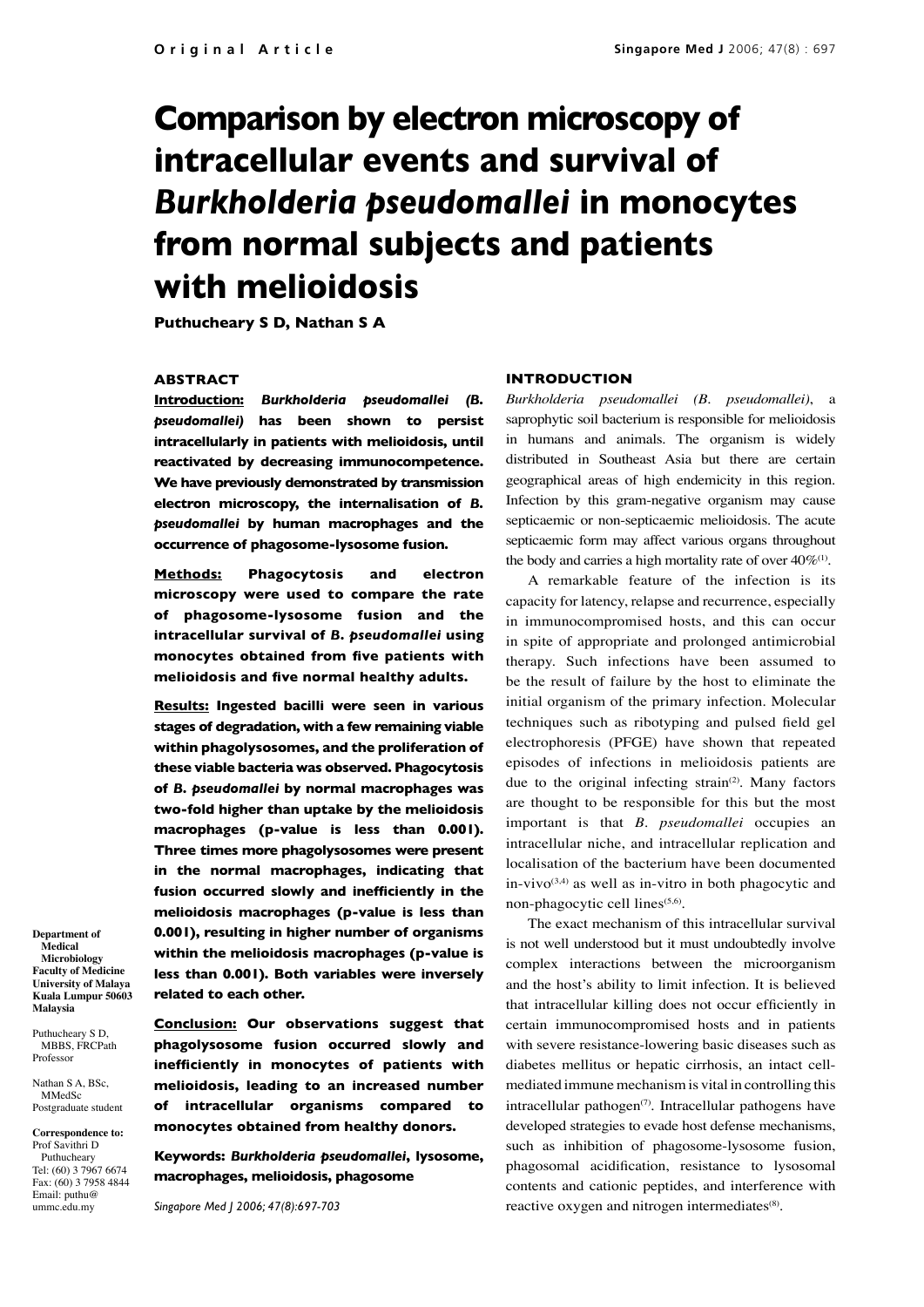The interaction of the host cell and *B. pseudomallei* has been extensively studied using mouse macrophage cell line RAW 264.7, Hela cells and U937 human macrophage-like cell lines. In the present study, we used human mononuclear cells obtained from healthy donors and melioidosis patients to show by transmission electron microscopy that *B. pseudomallei* is able to invade and survive intracellularly in human macrophages and to identify possible mechanisms by which the organism may overcome the host defenses.

## **METHODS**

An arabinose-negative strain of *B. pseudomallei*  was isolated from a septicaemic patient on antibiotic therapy at the University of Malaya Medical Centre, using routine bacteriological methods and confirmed by the API 20NE system (bioMerieux, Marcy-Etoile, France) and agglutination with specific monoclonal antibody (All Eights, Kuala Lumpur, Malaysia). The strain was kept in Brain Heart Infusion Broth (Becton Dickinson, San Jose, USA) containing 15% glycerol at −70°C. The organism was grown on blood agar plates and then in nutrient broth, incubated for 18 hours at 37°C, spun at 400 g for five minutes and the supernatant was removed. The bacterial pellet was then opsonised for 30 minutes at 37°C with RPMI 1640 (PAA Laboratories, Linz, Austria) containing 15% human serum, type AB, off the clot, which was purchased from PAA Laboratories, Linz, Austria.

Heparinised blood was obtained, following informed consent, from five healthy adult donors who were not on any medication, not diabetics and were serologically negative for melioidosis. Similar samples were taken from five septicaemic melioidosis patients who were all diabetics, on antimicrobial therapy but not bacteraemic at the time of bleeding. The isolation of mononuclear cells, ferritin labelling of lysosymes and processing of specimens for electron microscopy were according to protocols published previously $(9)$ . Briefly, mononuclear cells were isolated from the blood samples using Ficoll Paque according to the manufacturer's instructions (Amersham Biosciences, Piscataway, NJ, USA). The cell layer formed at the interface was aspirated and diluted 1:1 in Hank's balanced salt solution (PAA Laboratories, Linz, Austria) before centrifugation at 400 g for ten minutes at 37°C. This procedure was repeated twice to remove residual platelets. The cells were resuspended in RPMI 1640, counted in a Neubauer haemocytometer (Sigma, St. Louis, MO, USA), adjusted to the required concentration, and confirmed as 99% viable by the trypan blue exclusion test.

The mononuclear cells  $(10^4 \text{ cells/ml})$  were further incubated with 40% human serum for 18 hours in  $CO<sub>2</sub>$  to promote lysosome formation. Ferritin labelling was carried out by incubating the cells in RPMI 1640 containing 10 mg/ml electrondense ferritin (ICN Biomedicals, Eschwege, Germany) for a total of six hours<sup>(10)</sup>. These cells in tissue culture tubes were seeded with opsonised *B. pseudomallei* at a concentration of 1010 cfu/ml and incubated in a water bath at  $37^{\circ}$ C for 15 minutes<sup>(3)</sup>. Phagocytosis was stopped by the addition of chilled RPMI 1640 and the mixture spun at 800 g for five minutes at 4°C. This procedure was repeated twice to remove non-ingested bacteria from the cells containing ingested bacteria. The pellet was resuspended and re-incubated with 15% human serum at 37°C. At 0, 10, 20, 30, 45, 60 and 120 minutes post-infection, 300  $\mu$ l of the mixture was removed, spun at 800 g for ten minutes and the cell pellets fixed with 4% glutaraldehyde, postfixed in 1% osmium tetroxide (Sigma-Aldrich, St. Louis, USA) and dehydrated through graded solutions of alcohol. Dehydrated pellets were incubated with propylene oxide and infiltrated with a mixture of propylene oxide and resin for an hour. Pellets were then embedded in pure resin and allowed to polymerise at 60°C for 18 hours.

The polymerised blocks were trimmed, and ultrathin sections (75-85 nm) were made and mounted on copper grids, stained and viewed using a Philips CM12 transmission electron microscope (TEM) at an accelerating voltage of 80 kV. Three sections representing levels throughout each pellet were examined. Ten fields for each section were examined for the number of intact intracellular bacteria and the number of fused ferritin-labelled phagolysosomes, taking precaution not to count the same field twice or more. Damaged bacteria using the criteria set by Armstrong and Hart were excluded from counting $(10)$ . The mean of 30 fields was calculated for each pellet at each time-point and the mean of five was calculated for each timepoint for both groups of subjects (Table I).

The mean number of intracellular *B. pseudomallei* and phagosome-lysosome fusions obtained for the five normal and five melioidosis subjects were compared using the independent sample t-test (One-way ANOVA) with the assistance of the Statistical Package for Social Sciences (SPSS) version 6.0 (Chicago, IL, USA). A p-value of <0.001 was considered to be statistically significant.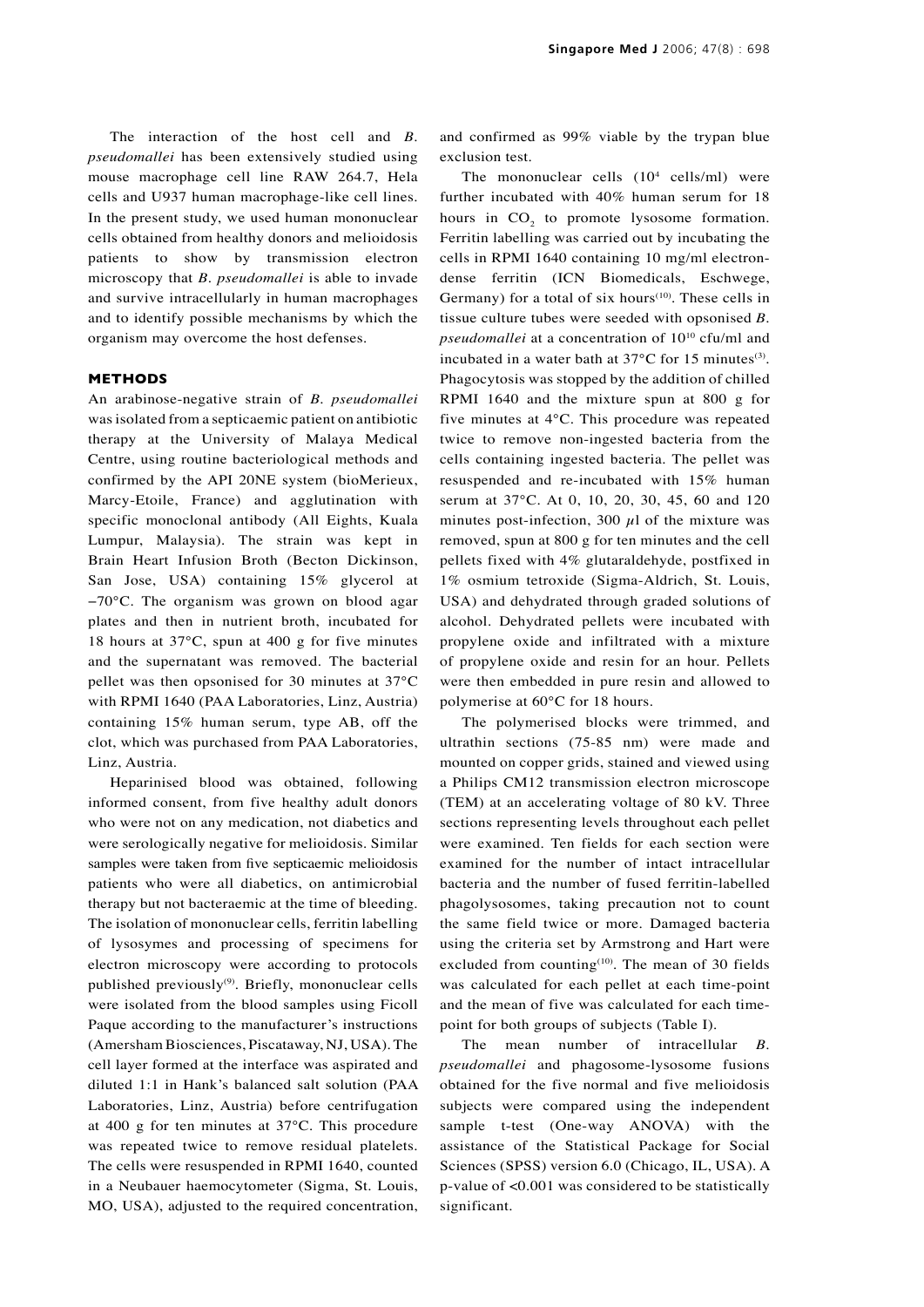| Time-point<br>(minutes) | Normal (n=5)                     |                               | Melioidosis (n=5)                       |                               |
|-------------------------|----------------------------------|-------------------------------|-----------------------------------------|-------------------------------|
|                         | Intracellular<br>B. pseudomallei | Phagosome-<br>lysosome fusion | <b>Intracellular</b><br>B. pseudomallei | Phagosome-<br>lysosome fusion |
| 10                      | 4.79                             | 1.90                          | 2.86                                    | 1.02                          |
| 20                      | 14.49                            | 4.94                          | 11.98                                   | 3.85                          |
| 30                      | 12.43                            | 6.95                          | 15.04                                   | 2.35                          |
| 45                      | 9.91                             | 9.31                          | 17.40                                   | 1.71                          |
| 60                      | 13.19                            | 5.96                          | 21.46                                   | 1.05                          |
| 120                     | 16.92                            | 2.91                          | 35.62                                   | 0.55                          |
| Mean                    | 11.95                            | 5.33                          | 17.39                                   | 1.75                          |

**Table I. Mean number of intracellular** *B. pseudomallei* **and phagosome-lysosome fusion in monocytes from normal and melioidosis subjects.**

**Table II. Independent sample t-test: comparison of the mean values of intracellular** *B. pseudomallei* **and phagolysosome fusions.**

| Time<br>(minutes) | Variables    | Subject | Mean  | Standard<br>deviation | p-value |
|-------------------|--------------|---------|-------|-----------------------|---------|
|                   | <b>IcBps</b> | normal  | 4.79  | 0.38                  | < 0.001 |
|                   | melioidosis  | 2.86    | 0.28  |                       |         |
| 10                | P-ly         | normal  | 1.90  | 0.21                  | < 0.001 |
|                   | melioidosis  | 1.02    | 0.11  |                       |         |
|                   | <b>IcBps</b> | normal  | 14.49 | 0.69                  | < 0.001 |
|                   | melioidosis  | 11.98   | 0.55  |                       |         |
| 20                | P-ly         | normal  | 4.94  | 0.24                  | < 0.001 |
|                   | melioidosis  | 3.85    | 0.32  |                       |         |
|                   | <b>IcBps</b> | normal  | 12.43 | 0.77                  | < 0.001 |
|                   | melioidosis  | 15.04   | 0.50  |                       |         |
| 30                | P-ly         | normal  | 6.95  | 0.24                  | < 0.001 |
|                   | melioidosis  | 2.35    | 0.22  |                       |         |
|                   | <b>IcBps</b> | normal  | 9.91  | 0.64                  | < 0.001 |
|                   | melioidosis  | 17.40   | 0.62  |                       |         |
| 45                | P-ly         | normal  | 9.31  | 0.46                  | < 0.001 |
|                   | melioidosis  | 1.71    | 0.18  |                       |         |
|                   | <b>IcBps</b> | normal  | 13.19 | 0.41                  | < 0.001 |
|                   | melioidosis  | 21.46   | 1.08  |                       |         |
| 60                | P-ly         | normal  | 5.96  | 0.23                  | < 0.001 |
|                   | melioidosis  | 1.05    | 0.08  |                       |         |
|                   | <b>IcBps</b> | normal  | 16.92 | 0.50                  | < 0.001 |
|                   | melioidosis  | 35.62   | 1.03  |                       |         |
| 120               | P-ly         | normal  | 2.91  | 0.21                  | < 0.001 |
|                   | melioidosis  | 0.55    | 0.09  |                       |         |

IcBps: intracellular *B. pseudomallei*; P-ly: phagosome-lysosome fusion

# **RESULTS**

The macrophages formed pseudopodia and internalised the opsonised *B. pseudomallei* (Fig. 1) into plasma membrane-derived vacuoles or phagosomes within minutes. Inside the phagosome, many intact bacteria, i.e. not damaged, were visible (Fig. 2). They had an overall low electron opaque central nuclear region, high-density bacterial cytoplasm rich in ribosomes and bounded externally by bacterial plasma membrane with an outer cell wall complex<sup>(11)</sup>. The fusion of phagosome and lysosome occurred within 20 minutes post-infection and was confirmed by the labelling of lysosomes with ferritin, which were recognised as small, highly electron-dense granules (Fig. 3) that were present as clusters within the phagosomal compartment. Inside the phagolysosome, "damaged" bacteria were seen with gross cavitation within the central nuclear region, ruffling of the cell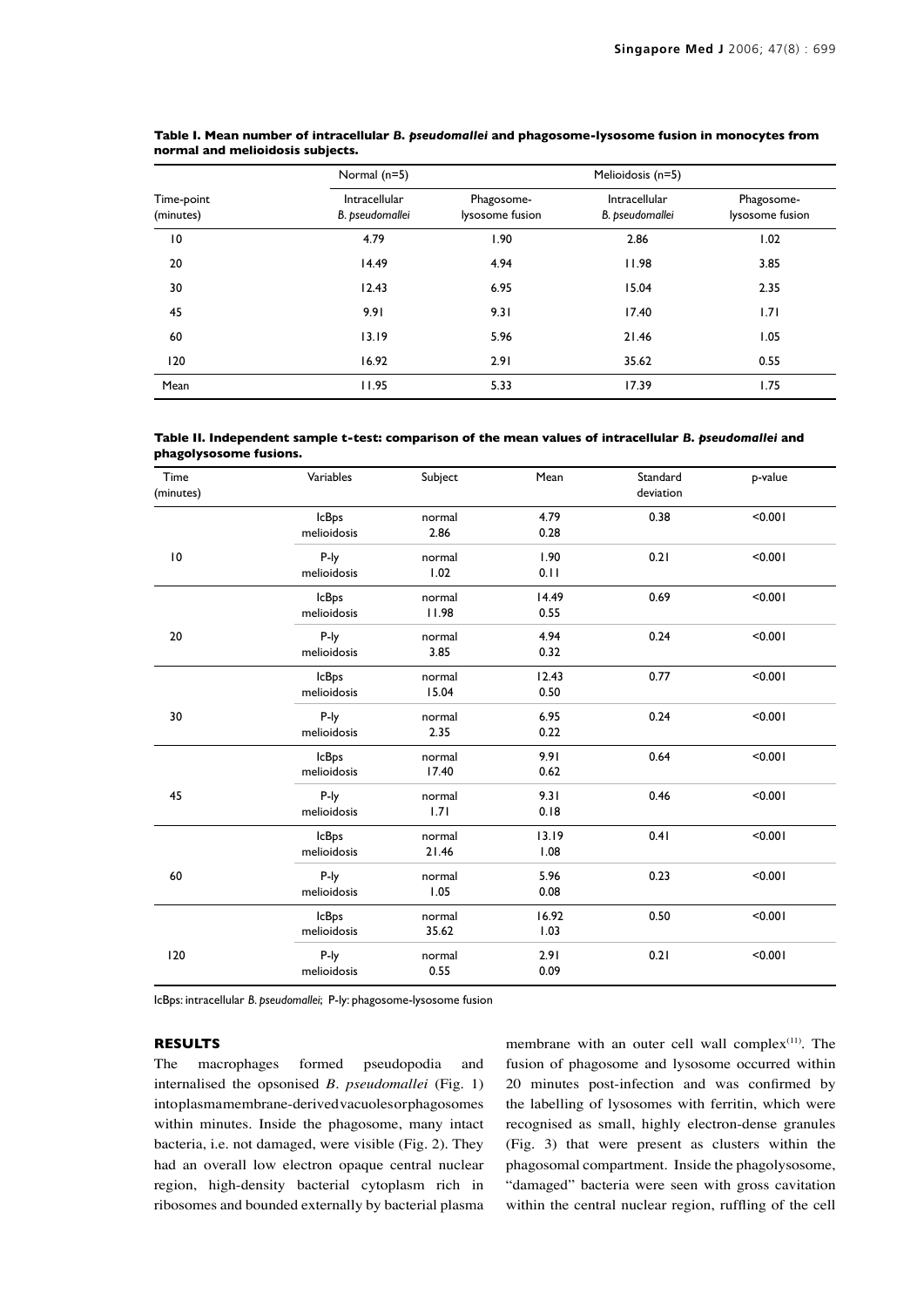

**Fig.1** Pseudopodia embracing *B. pseudomallei* at 0 minute postinfection. (Bar=0.8µm).



**Fig. 3** Fusion (20 minutes post-infection) of ferritin-labelled lysosome (arrowed) with a phagosome containing *B. pseudomallei* (Scale=500 nm). (Reproduced with permission from the College of Pathologists, Academy of Medicine, Malaysia).



**Fig. 2** Internalised *B. pseudomallei* within membrane-bound vacuoles or phagosomes (arrowed), ten minutes post-infection (Bar=1µm). (Reproduced with permission from the College of Pathologists, Academy of Medicine, Malaysia).

**Fig. 4** Ruffling of bacterial cell wall, 30 minutes post-infection (Bar=0.5µm). (Reproduced with permission from the College of Pathologists, Academy of Medicine, Malaysia).

wall (Fig. 4) and breaks in plasma membrane resulting in herniation of cytoplasmic contents.

Numerous intact and damaged bacteria, were present at 60 minutes post-infection (Fig. 5). The intact bacilli were seen to survive and multiply and eventually two hours post-infection, the phagolysosomal membrane ruptured, with the bacteria escaping into the cytoplasm followed by rupture of the macrophage itself, releasing the bacilli into the extracellular milieu (Fig. 6) and probably initiating new cycles of infection. The number of intracellular bacteria and fused phagolysosomes were counted in ten fields for each section at each time-point in infected macrophages obtained from both normal and melioidosis subjects. The average of 30 fields (i.e. three sections) was calculated (Table I) and the mean values, standard deviation and p-values were determined (Table II).

During the initial phase, i.e. 10 to 20 minutes post-infection, more bacilli were phagocytosed by the normal macrophages than by those from the melioidosis patients, indicating a better uptake of the bacteria by the normal macrophages. At similar time-points, there were twice the number of fused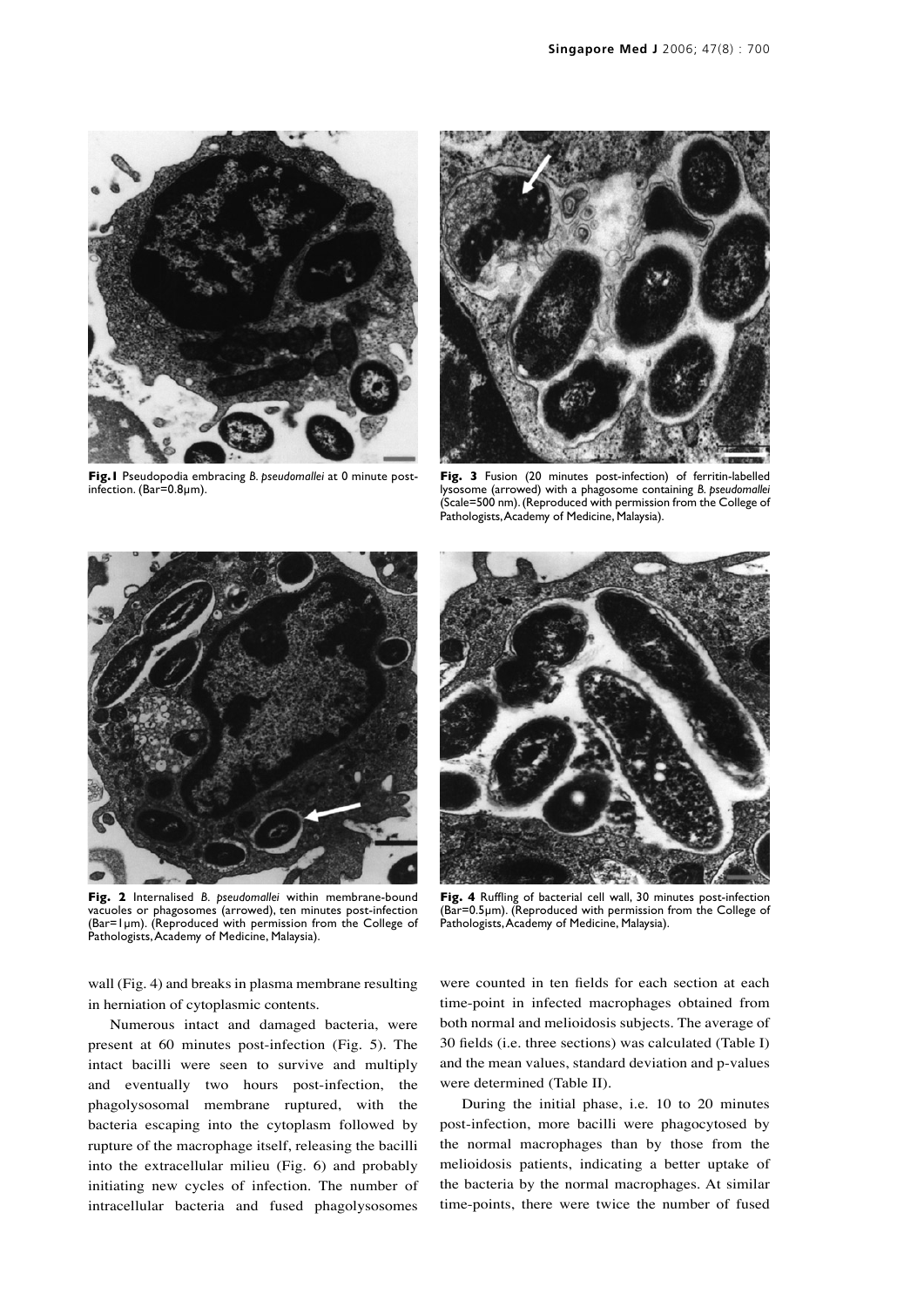

**Fig. 5** Proliferation of surviving *B. pseudomallei* within a macrophage, 60 minutes post-infection. Both intact (a) and damaged (b) bacteria are seen. (Bar=1.6µm)



**Fig. 7** Dynamics of interaction between intracellular *B. pseudomallei* and phagosome-lysosome fusion. (IcBps: intracellular *B. pseudomallei*; P-ly: phagosome-lysosome fusion; N: normal macrophage; Me: melioidosis macrophage). Standard deviations are given in Table II.



**Fig. 6** Ruptured macrophage, 120 minutes post-infection releasing bacilli into the extracellular milieu. (Bar=1.6µm) (Reproduced with permission from the College of Pathologists, Academy of Medicine, Malaysia).

phagolysosomes present in the normal compared to the melioidosis cells. At 30 minutes post-infection, there was a dramatic increase in the number of bacteria in the melioidosis cells compared to the normal cells, but the opposite happened with the phagosome-lysosome fusion which increased in the normal cells but began to decrease in the melioidosis macrophages after peaking at 20 minutes (Fig. 7).

The number of phagosome-lysosome fusions peaked at 45 minutes post-infection in the normal macrophages causing the intracellular bacteria to decrease from 12.4 at 30 minutes to 9.9 at 45 minutes (Table I). In contrast, phagosome-lysosome fusion decreased in the melioidosis cells with a concomitant increase in the intracellular bacteria. Thereafter, the number of fused phagosomes began to decrease in both types of cells, probably due to the limited viability of the macrophages. Subsequently, there was an increase in the intracellular organisms but the number of bacteria was significantly higher in the melioidosis cells than in the normal macrophages  $(p<0.001)$ .

Both variables were inversely related to each other whereby an increase in the number of fused phagolysosomes resulted in a decreasing number of intracellular bacteria, and vice versa (Fig 7). The mean number of *B. pseudomallei* surviving within melioidosis macrophages was 17.39 which was significantly higher than that of the normal macrophages which showed a mean of 11.95 (p<0.001). The occurrence of phagosome-lysosome fusion similarly showed a mean of 5.33 and 1.75 for the normal and melioidosis macrophages, respectively (p<0.001).

#### **DISCUSSION**

The process of engulfing a foreign particle, i.e. phagocytosis, is of fundamental importance for a wide variety of organisms. For the host, this process either limits or resolves the infection, but for the pathogen, it is either an opportunity or an obstacle to replication. Phagocytosis is a membrane-directed process driven by the host cell actin cytoskeleton that results in internalisation of particles the size of bacteria and yeasts<sup>(12)</sup>. However, pathogens are able to survive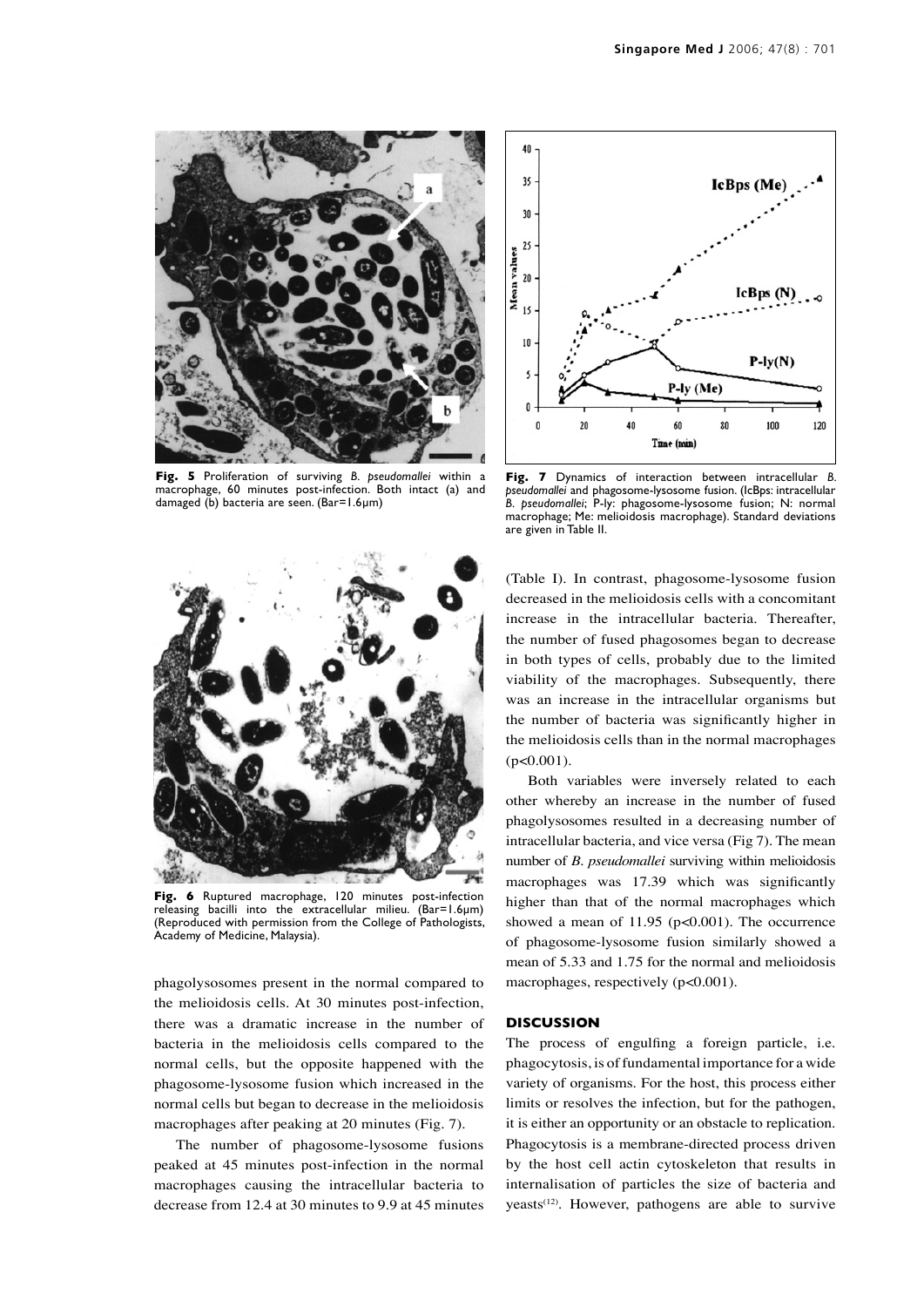within phagocytes by various mechanisms, such as by remodelling their phagosomes (*Mycobacteria*), by moving out of the phagosomes (*Listeria*), by actively interfering with or antagonising phagosome-lysosome fusion<sup> $(13)$ </sup>. or by resisting the hostile environment of the mature phagosome (*Coxiella*)<sup>(14)</sup>.

By the quantitative approach in this study, we have shown that the occurrence of phagosomelysosome fusion was significantly lower in the *B. pseudomallei*-infected melioidosis macrophages than in those obtained from normal subjects, leading to a significantly higher number of organisms surviving within the monocytes from the melioidosis subjects (Fig. 7). Our observations indicate that the phagosome-lysosome fusion mechanism in *B. pseudomallei*-infected macrophages and the subsequent metabolic oxidative burst failed to ensure complete clearance of the organism, thus allowing intracellular survival and proliferation which probably gives rise to relapse and recurrence in patients with melioidosis.

This low incidence of phagosome-lysosome fusion may be due to many factors present in the organism and/or the host cells that may act singly or in concert to prevent this fusion. One can only speculate that the biochemical nature of either the capsule or the cell wall of *B. pseudomallei* may influence the interaction of the phagosomal wall with the lysosome. The death or survival of ingested bacteria is related to the metabolic events in the respiratory burst following phagocytosis and the normal oxidative function of the phagocyte must be intact for this to occur. The presence of numerous intact bacteria at 60 minutes post-infection may be due to the fact that *B. pseudomallei* was either able to resist killing by the oxidative burst or perhaps suppress the continuous process of the oxidative metabolic burst. The lipopolysaccharide (LPS) of *B. pseudomallei* has an unusual acid-stable structure in its inner core region attached to the lipid A moiety. This unique structure may affect the binding affinity of LPS with the cell receptors, which could result in its weaker macrophage-activating activity $(15)$ .

We have shown, in a previous study<sup> $(16)$ </sup>, that *B*. *pseudomallei*-infected macrophages from melioidosis patients produced significantly lower levels of nitric oxide than macrophages from normal subjects. Nitric oxide is one of the reactive nitrogen intermediates which is a major microbicidal mechanism in phagocytic cells. The reduced efficiency of this oxygen-dependant mechanism may be one of the factors responsible for the non-elimination of the organisms from *B. pseudomallei*-infected macrophages. In the same study, we also postulated that low levels of 8-iso $PGF<sub>20</sub>$  produced in the melioidosis macrophages indicate inefficient activation of free radical production leading to incomplete elimination of the intracellular organism.

Type III secretion systems found on pathogenicity islands confer major virulence traits on some gramnegative intracellular pathogens, and such a system has been identified in *B. pseudomallei*<sup>(17)</sup>. A subset of type III secretion secreted proteins (translocators) is believed to interact with the eukaryotic cell membrane and mediate the delivery of secreted effector proteins. Once inside host cells, the effector proteins subvert host cell processes to the benefit of the bacteria<sup>(18)</sup>. This probably enables the organism to survive and multiply unrestricted in an environment where nutrients are freely available and the microbicidal system does not operate efficiently $(19)$ . Stevens et al have also reported that mutant strains of *B. pseudomallei* devoid of this secretion apparatus were unable to escape from the endocytic vacuole and exhibited impaired intracellular survival. Therefore, the type III secretion system might be instrumental in mediating the escape of *B. pseudomallei* from the phagosome into the host cytoplas $m^{(18)}$ .

We have demonstrated that *B. pseudomallei* are able to invade and survive intracellularly in human macrophages. Phagosome-lysosome fusion after invasion did occur but slowly and inefficiently in monocytes obtained from the melioidosis patients. Although the number of intracellular organisms decreased with the increase in phagosome-lysosome fusions, ultimately, the number of *B. pseudomallei*  dramatically increased with the reduction in the number of fused phagolysosomes in the melioidosis monocytes. Taken together, our observations suggest that a small number of *B. pseudomallei* are able to overcome the microbicidal armamentarium of the human host cell, to persist and multiply or perhaps remain latent in a dormant state, only to multiply at a later date, giving rise to relapse and recurrence of melioidosis.

In conclusion, we are aware of shortcomings in this study, such as not using a control organism and the appearance of artifacts in the electronmicrographs due to the side effect of shrinkage during dehydration and embedding. Future work should address these factors as well as use a larger number of human subjects to verify our findings.

#### **ACKNOWLEDGMENTS**

This study was funded by IRPA Grant 06-02-03- 0171 from the Ministry of Science and Technology, Malaysia (Medical ethics committee ref. no. 260.1; 14 August, 2002). We are deeply grateful to all staff